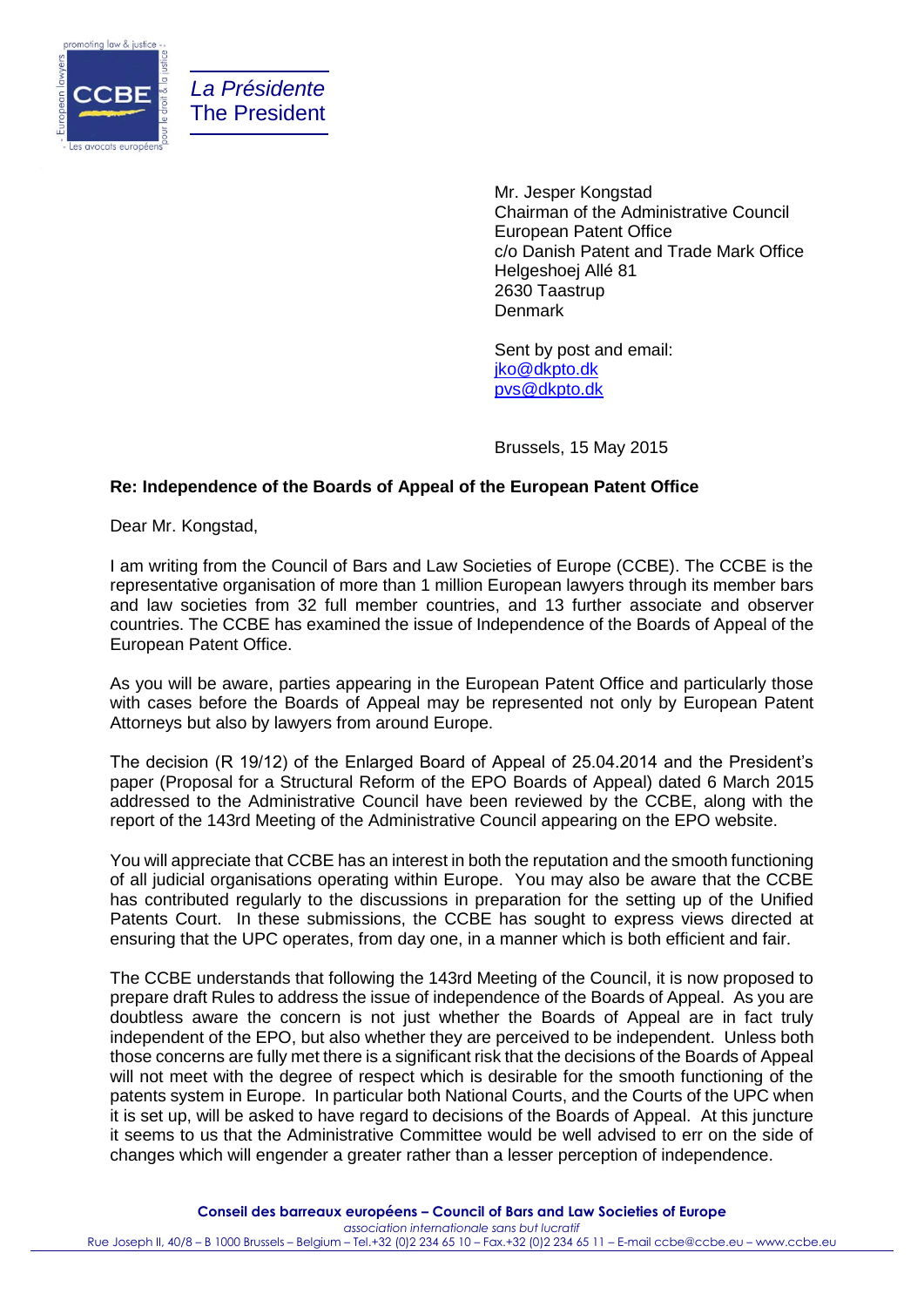Our main concerns are:

- 1. We do not believe it is helpful to conflate the issues of efficiency and independence. If they are treated together there is a risk that initiatives directed at independence will be perceived as either directed at, or influenced by, concerns of efficiency. In that case the perception of independence may be weakened. If the Council or the President believe that efficiency should also be improved the arrangements for achieving this should be an entirely separate exercise.
- 2. It may be necessary for the EPC to be revised to assure independence. If so, as that may take some time, it would be desirable for the Council to implement some revisions in procedures on an interim basis.
- 3. It is unclear whether the proposed delegation of powers by the President of the EPO (which should be complete and irrevocable if independence is to be demonstrated) would be effective and licit.
- 4. We would encourage the Administrative Council to seek its own independent legal advice on constitutional law. It should not rely on advice obtained by the President of the EPO. Ideally this advice would be given by constitutional lawyers from more than one of the European traditions as it is intended that the Boards of Appeal's independence should be respected by litigants and the judiciary throughout the members of the EPC.

We would encourage the Administrative Council to take this advice immediately to assist in determining whether amendment of the EPC will be required and in formulating its detailed Proposals. It would also seem wise for the resulting proposals to be reviewed by such advisers before being advanced for adoption by the Council.

- 5. In the interests of perceived independence, it is highly desirable, both in dealing with these reforms and more generally, for any communications to be seen to come either from the Council or from the President, but not to be presented as a joint position.
- 6. The Boards of Appeal should have complete financial and organisational independence from the EPO.

We also enclose a short paper of detailed points on the Proposal for Structural Reform of 6th March.

We hope these remarks are of some assistance in formulating the Council's next steps. The perception that the Boards of Appeal are truly independent is in our view much to be prized and will not only increase respect for their decisions but help ensure the utility and success of the Unitary patent and the Unified Patents Court.

Yours sincerely,

Maria Ślązak CCBE President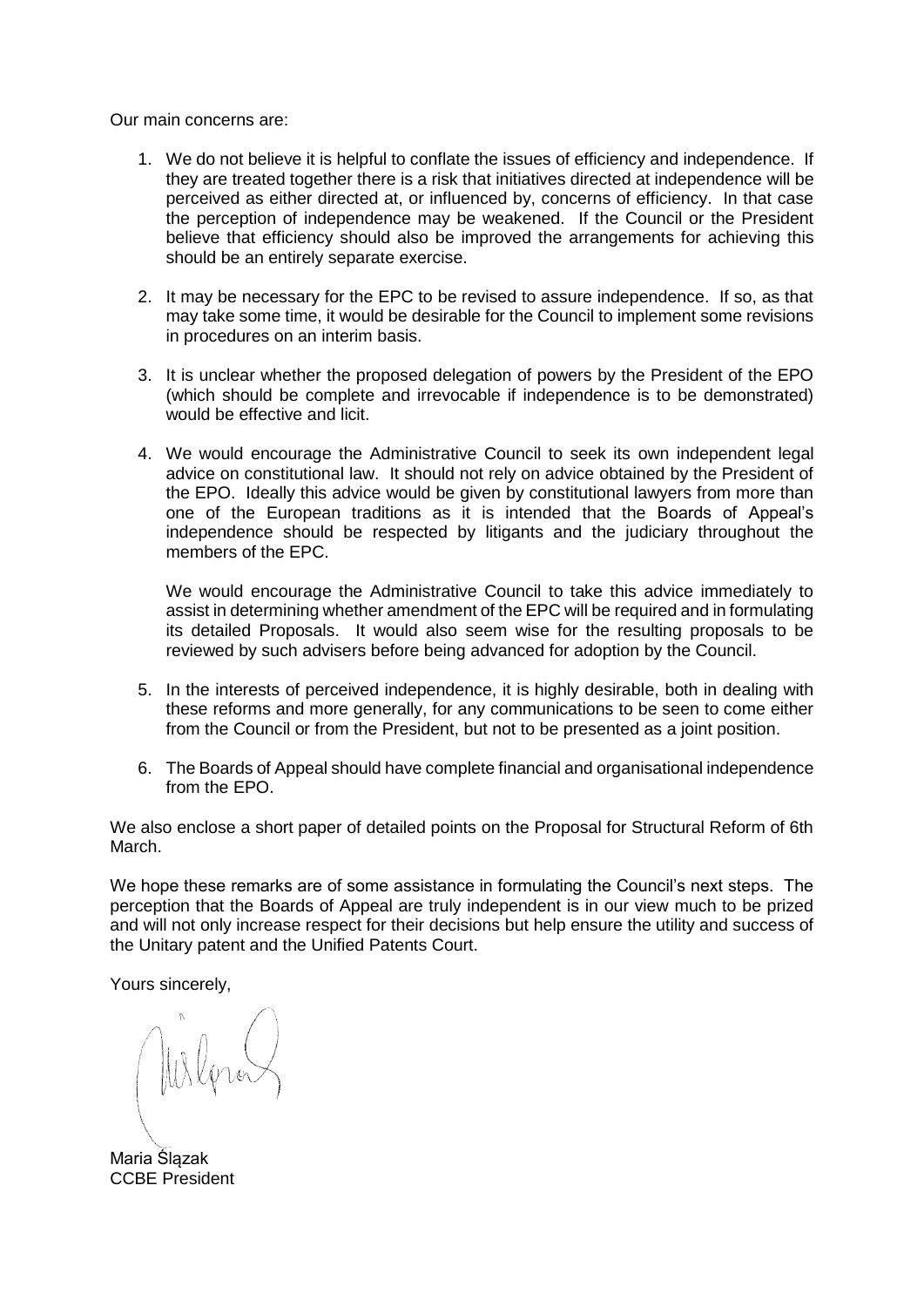

## **Comments from the Council of Bars and Law Societies of Europe (CCBE)**

## **Proposal for a Structural Reform of the EPO Boards of Appeal – 6 March 2015**

- 1. Page 3/18, paragraph 11 the comment "the best safeguard of independence is excellent and transparent performance", is a direct quotation from page 9 of the paper to which it refers. Whilst it correctly argues that courts with excellent and transparent performance are more likely to retain their independence, it could equally be said that independence is necessary to give rise to excellent and transparent performance. Excellent performance provides no absolute guarantee of independence.
- 2. Page  $4/18$ , paragraph  $15 it$  is important that the delegation of powers by the President of the EPO be both permanent and irrevocable. It is not clear whether as a matter of constitutional law that can be achieved; if not amendment of the EPC may be required.
- 3. Page 5/18, paragraph 19 it is important that the delegation of powers by the President of the EPO be both permanent and irrevocable. See point 2 above.
- 4. Page 5/18, paragraph 20 the proposal that staff be made available to the BOA by the EPO undermines the perception of the BOA's independence. Whilst this may be necessary as a short-term expedient, ideally the Administrative Council would agree to move over a period of years (maybe 5) to a situation where there is complete independence of personnel (rather than personnel moving rather freely between the two organisations). It is important to ensure that there is complete and transparent separation after these reforms.
- 5. Page 6/18, paragraph 21 the proposal that the BOA's draft budget be "examined and discussed with the relevant EPO departments" could be taken to offer an opportunity for the EPO to interfere and apply pressure. This is undesirable. Whilst the mandatory word "will" in relation to the requirement for the President of the EPO to include the BOA budget request in his draft budget is to be welcomed, it is unclear how much pressure could have been applied before that stage is reached. The BOA budget should be submitted direct to the Administrative Council. If that cannot be achieved without revision of the EPC the EPO should, in the interim, have the obligation to pass on, uncommented and unamended, the draft budget proposed by the President of the BOA.
- 6. Page  $6/18$ , paragraph  $22 it$  is unclear why the President of the EPO should be given the possibility to comment on the annual reports before they are provided to the Administrative Council. Again this implies a potential for interference. The President should be given the opportunity to comment on them only after they have been delivered.
- 7. Page 6/18, paragraph 23 it is unclear what is meant by "in close co-ordination with the President of the EPO" in relation to communications. If the BOA are to be perceived as independent is must be clear that its utterances owe nothing to any position taken by the President of the EPO. It would not be acceptable in a democracy for any public statements by the Judiciary to be influenced by the Executive.
- 8. Page 8/18, paragraph 29 see point 2 above on delegation of powers (permanent, irrevocable, but would it be effective and licit?).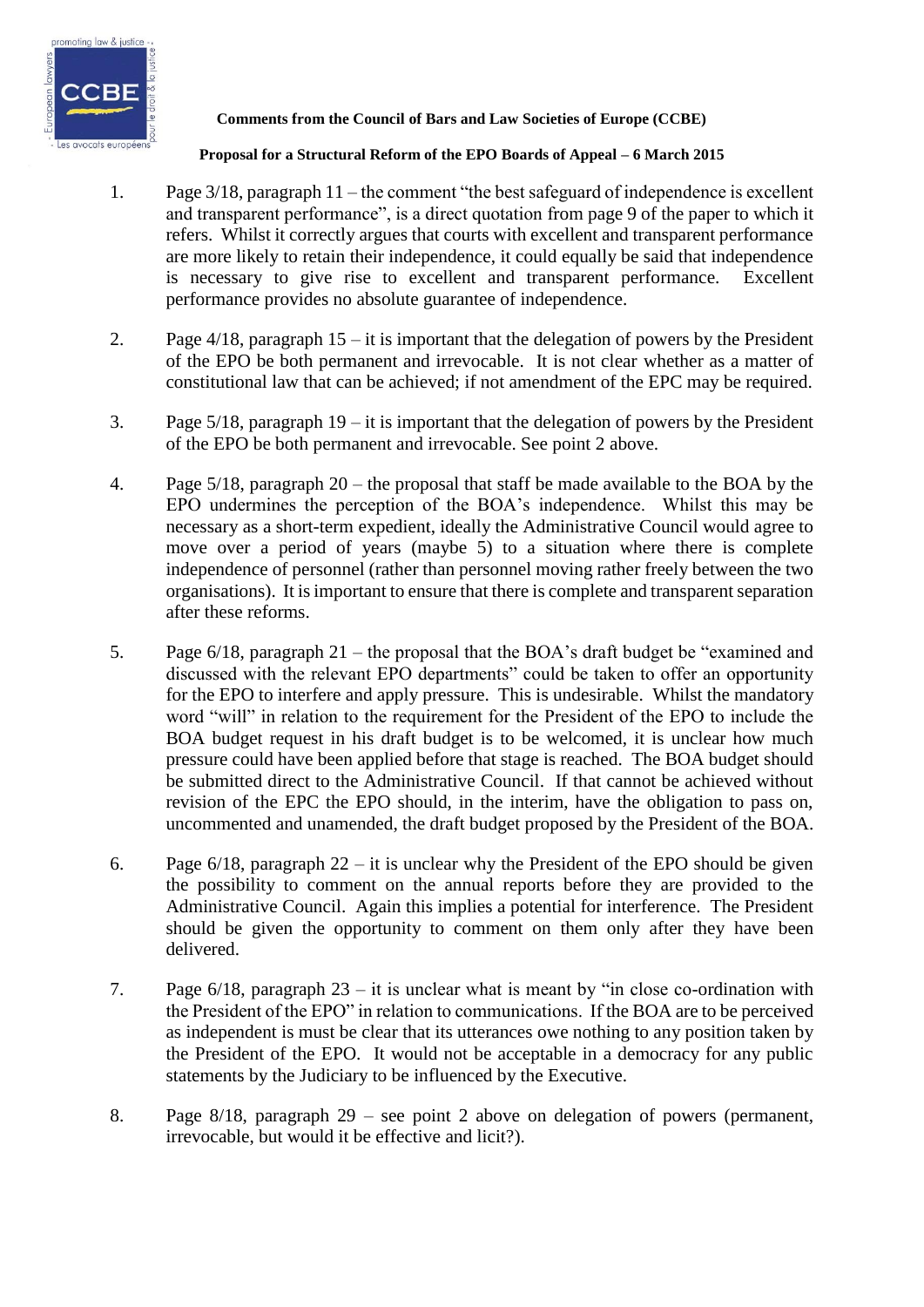9. Page 9/18, paragraph 31 – It is not clear what constitutes a "senior judge". Some Presidents of national judiciaries would not necessarily be appropriate or available to oversee a court dealing with Patents. On the wording as it stands the proposal extends to judges who have nothing to do with Europe. It may be helpful to clarify that only judges operating in member states of the EPC should be considered.

The right of the President of the BOA to participate in BOAC meetings should be subject to the usual rules that he would leave any meeting at which e.g. his personal performance was under discussion.

- 10. Page 9/18, paragraph 35 this raises again the question of preparation of the BOA budget and to what extent this can be completely insulated from the President of the EPO and his administration. See comment on paragraph 21 above.
- 11. Page 10/18, paragraph 37 the reference to the President of the EPO having no **direct** involvement carries the unfortunate implication that he is to have indirect involvement in management. It is desirable that in the instrument by which the President of the BOA delegates his tasks, he makes it clear not only that the delegation is permanent and irrevocable, but also that it is complete.

The reference to the President of the EPO "deciding on the level of services to be supplied" raises the difficulty of the continued active engagement of the EPO with the running of the Boards of Appeal. Whilst this may be necessary in the short-term the Administrative Council should move to a complete separation of the two organisations. The possibility to "decide on the level of services" opens up the possibility of indirect influence being exerted on the Boards of Appeal by the President of the EPO.

- 12. Page 10/18, paragraph 38 see point 2 on delegation (permanent, irrevocable).
- 13. Page 10/18, paragraph 40 This is a work in progress, but care will need to be taken in setting up the Terms and Conditions for members of the BOA to ensure that their independence both on appointment, and during the performance of their work, is assured.
- 14. Page 11/18, paragraph 41 consideration should be given as to how undertakings given by judges of the BOA about their behaviour after they leave the BOA should be controlled. By whom will breach of such an undertaking be determined and/or enforced?

At the end of the paragraph there is reference to specific guidance regarding external members' "judicial activities at national level" – presumably this should also include judicial activities at international level, e.g. as judges of the UPC.

- 15. Page 12/18, paragraph 47 –the assignment of staff from the EPO to the BOA support staff and the possibility of maintaining staff rotation may be seen as necessary in the short term (and maybe desirable by the current EPO staff), but undermines the perceived independence of the BOA. The Administrative Committee should move to complete independence of the two groups of staff as soon as can reasonably be achieved.
- 16. Page 12/18, paragraph 48 raises the question of full independence between the EPO and BOA and the risk that SLA's could be used to apply subtle pressure. Whilst